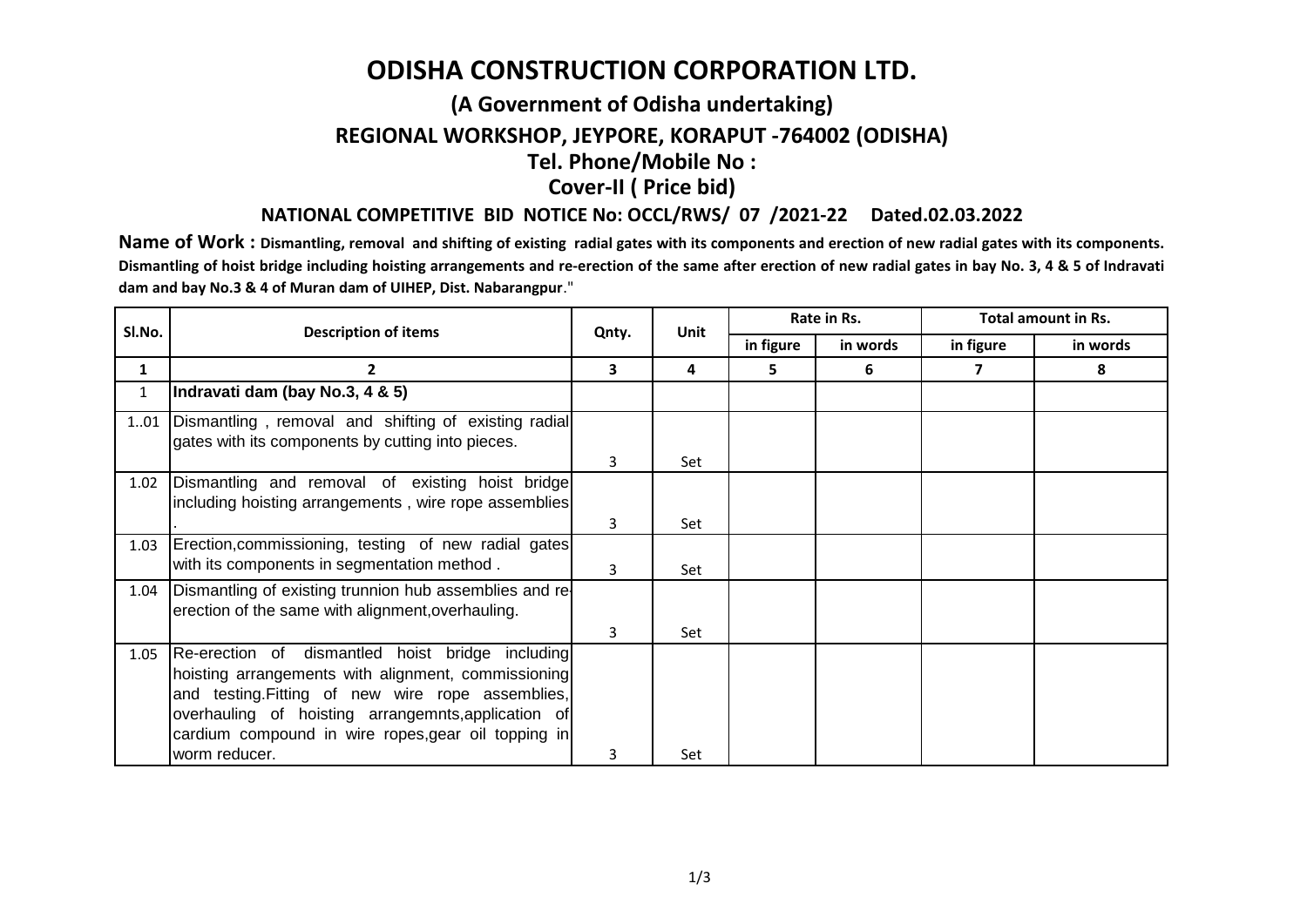| Sl.No.         | <b>Description of items</b>                                                                                                                                                                                                                                                                                                                                                                                                                                                                                                                                                                                                                                                                                                                                                                                                                                                                   | Qnty.                   | <b>Unit</b>    | Rate in Rs. |          | Total amount in Rs. |          |
|----------------|-----------------------------------------------------------------------------------------------------------------------------------------------------------------------------------------------------------------------------------------------------------------------------------------------------------------------------------------------------------------------------------------------------------------------------------------------------------------------------------------------------------------------------------------------------------------------------------------------------------------------------------------------------------------------------------------------------------------------------------------------------------------------------------------------------------------------------------------------------------------------------------------------|-------------------------|----------------|-------------|----------|---------------------|----------|
|                |                                                                                                                                                                                                                                                                                                                                                                                                                                                                                                                                                                                                                                                                                                                                                                                                                                                                                               |                         |                | in figure   | in words | in figure           | in words |
| $\mathbf{1}$   | $\overline{2}$                                                                                                                                                                                                                                                                                                                                                                                                                                                                                                                                                                                                                                                                                                                                                                                                                                                                                | $\overline{\mathbf{3}}$ | $\overline{4}$ | 5           | 6        | $\overline{7}$      | 8        |
| 1.06           | Painting of 3(Three) sets new radial gate and its<br>components after surface preparation by blast<br>cleaning process, performed with sand as per<br>requirements and class 'A' of IS: 14177:1994. After<br>blast cleaning, the surface should be cleaned from<br>loose dust and debris preferably by air blast with help<br>of blower. Over the prepared surfaces two coats of zinc<br>rich primer should be applied to give a total dry film<br>thickness of 70 $\pm$ 5 microns followed by two coats of<br>solvent less coal tar epoxy paint applied at an interval<br>of 24 hours. Each coat should give a minimum dry film<br>thickness of 150±5 microns. The total dry film<br>thickness of all the coats including primer coating<br>should not less than 350 ±5 microns as per IS:<br>14177:1994 including sand, paints, thinner, labours<br>machinery, equipments, scaffolding etc. | 4500                    | Sqr. Mtr.      |             |          |                     |          |
| $\overline{2}$ | Muran dam(bay No. 3 & 4)                                                                                                                                                                                                                                                                                                                                                                                                                                                                                                                                                                                                                                                                                                                                                                                                                                                                      |                         |                |             |          |                     |          |
| 2.01           | Dismantling, removal and shifting of existing radial<br>gates with its components by cutting in pieces.                                                                                                                                                                                                                                                                                                                                                                                                                                                                                                                                                                                                                                                                                                                                                                                       | $\overline{2}$          | Set            |             |          |                     |          |
| 2.02           | Dismantling and removal of existing hoist bridge<br>including hoisting arrangements, wire rope assemblies                                                                                                                                                                                                                                                                                                                                                                                                                                                                                                                                                                                                                                                                                                                                                                                     | $\overline{2}$          | Set            |             |          |                     |          |
| 2.03           | Erection, commissioning, testing of new radial gates<br>with its components in segmentation method.                                                                                                                                                                                                                                                                                                                                                                                                                                                                                                                                                                                                                                                                                                                                                                                           | $\overline{2}$          | Set            |             |          |                     |          |
| 2.04           | Dismantling of existing trunnion hub assemblies and re-<br>erection of the same with alignment, overhauling.                                                                                                                                                                                                                                                                                                                                                                                                                                                                                                                                                                                                                                                                                                                                                                                  | $\overline{2}$          | Set            |             |          |                     |          |